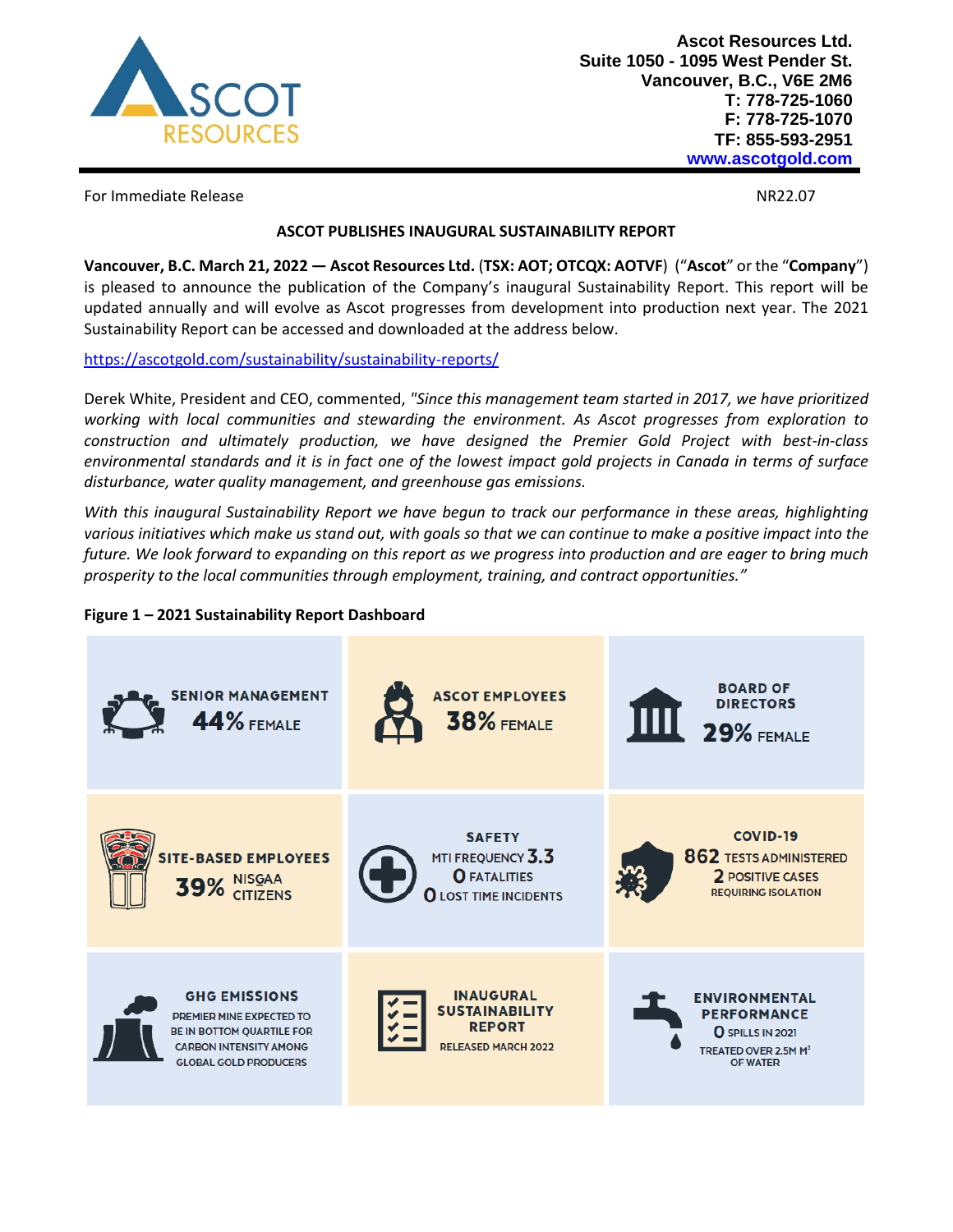### **Nisga'a artist creates design for Ascot**

As a feature of the 2021 Sustainability Report, Ascot is pleased to announce that Nisga'a artist Ian Morven has created an original design for the Company (see Figure 2). Mr. Morven's design is intended to show Ascot's collaborative relationship with Nisga'a Nation and our ongoing commitment to working together, particularly with regard to caring for the environment.

In Mr. Morven's design, the human figure has his hand inviting you to come and join Ascot and Nisga'a, and he will help you on your way. He has a talking stick to tell you the story of the adventures that have passed and those yet to come. He wears war paint to symbolize the obstacles overcome. The dragonfly symbolizes the environment, and the eagle represents the clan that was originally from the lands around Stewart and the Premier Gold Project.

Derek White, President and CEO, commented, *"It is important to Ascot that we celebrate Nisga'a culture in all its forms from land stewardship to language and art. Ascot is proud to partner with Ian Morven to showcase his original design."*

# **Figure 2 – Ian Morven's original design for Ascot**



**On behalf of the Board of Directors of Ascot Resources Ltd.** *"Derek C. White"* President & CEO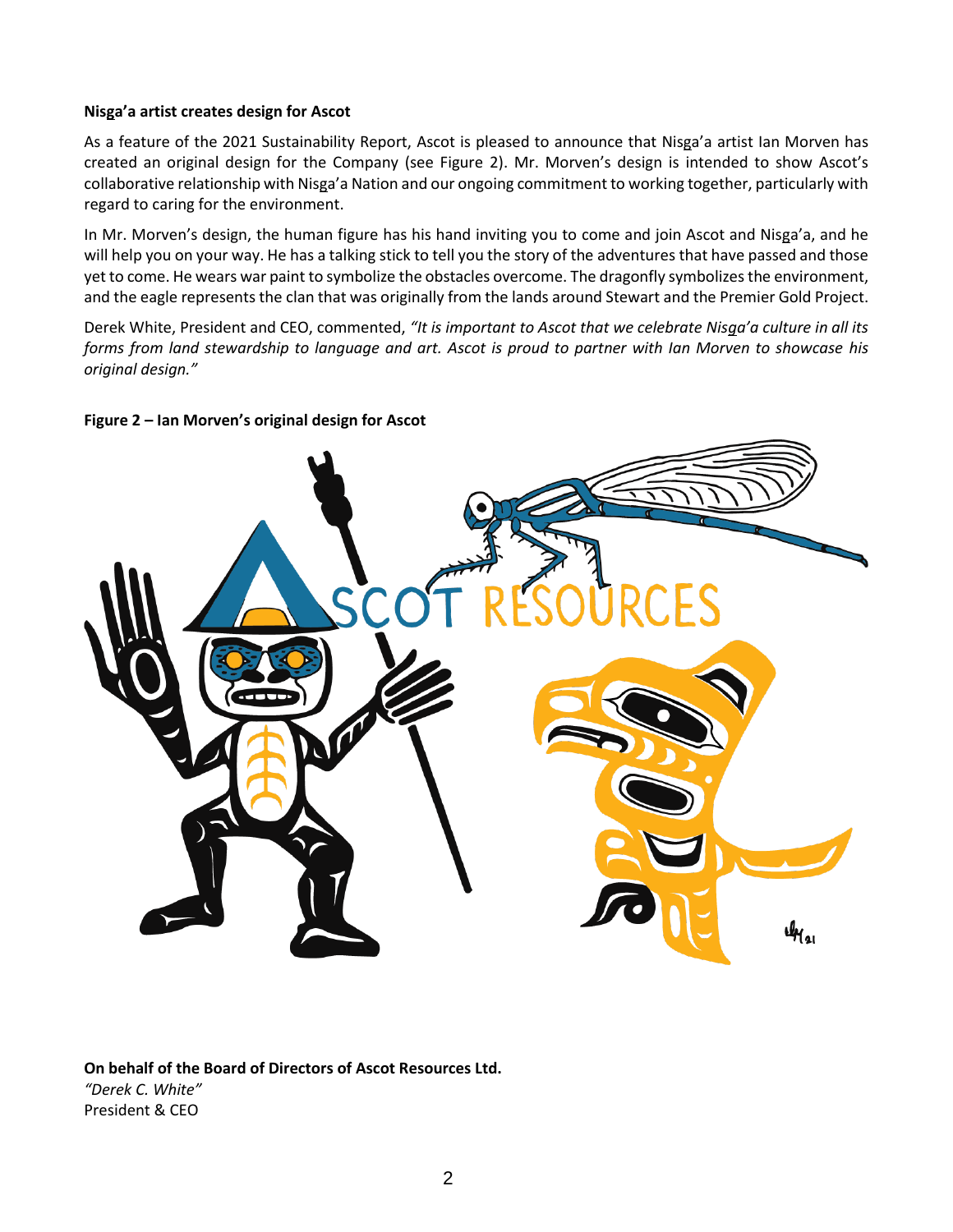#### **For further information contact:**

David Stewart, P.Eng. VP, Corporate Development & Shareholder Communications [dstewart@ascotgold.com](mailto:dstewart@ascotgold.com) 778-725-1060 ext. 1024

Rhea Halfnight LeFlufy Indigenous Relations [indigenousrelations@ascotgold.com](mailto:indigenousrelations@ascotgold.com)

#### **About Ascot Resources Ltd.**

Ascot is a Canadian junior exploration and development company focused on re-starting the past producing Premier gold mine, located on Nisga'a Nation Treaty Lands, in British Columbia's prolific Golden Triangle. Ascot shares trade on the TSX under the ticker AOT. Concurrent with progressing the development of Premier, the Company continues to successfully explore its properties for additional high-grade underground resources. Ascot is committed to the safe and responsible development of Premier in collaboration with Nisga'a Nation as outlined in the Benefits Agreement.

For more information about the Company, please refer to the Company's profile on SEDAR at www.sedar.com or visit the Company's web site at www.ascotgold.com, or for a virtual tour visit www.vrify.com under Ascot Resources.

The TSX has not reviewed and does not accept responsibility for the adequacy or accuracy of this release.

### **Cautionary Statement Regarding Forward-Looking Information**

All statements and other information contained in this press release about anticipated future events may constitute forward-looking information under Canadian securities laws ("forward-looking statements"). Forwardlooking statements are often, but not always, identified by the use of words such as "seek", "anticipate", "believe", "plan", "estimate", "expect" and "intend" and statements that an event or result "may", "will", "should", "could" or "might" occur or be achieved and other similar expressions. All statements, other than statements of historical fact, included herein are forward-looking statements, including statements in respect of Ascot's progress from exploration to construction and production and the timing related thereto. These statements involve known and unknown risks, uncertainties and other factors that may cause actual results or events to differ materially from those anticipated in such forward-looking statements, including risks associated with the business of Ascot; risks related to exploration and potential development of Ascot's projects; business and economic conditions in the mining industry generally; fluctuations in commodity prices and currency exchange rates; uncertainties relating to interpretation of drill results and the geology, continuity and grade of mineral deposits; the need for cooperation of government agencies and indigenous groups in the exploration and development of properties and the issuance of required permits; the need to obtain additional financing to develop properties and uncertainty as to the availability and terms of future financing; the possibility of delay in exploration or development programs and uncertainty of meeting anticipated program milestones; uncertainty as to timely availability of permits and other governmental approvals; risks associated with COVID-19 including adverse impacts on the world economy, construction timing and the availability of personnel; and other risk factors as detailed from time to time in Ascot's filings with Canadian securities regulators, available on Ascot's profile on SEDAR at www.sedar.com including the Annual Information Form of the Company dated March 21, 2022 in the section entitled "Risk Factors". Forward-looking statements are based on assumptions made with regard to: the